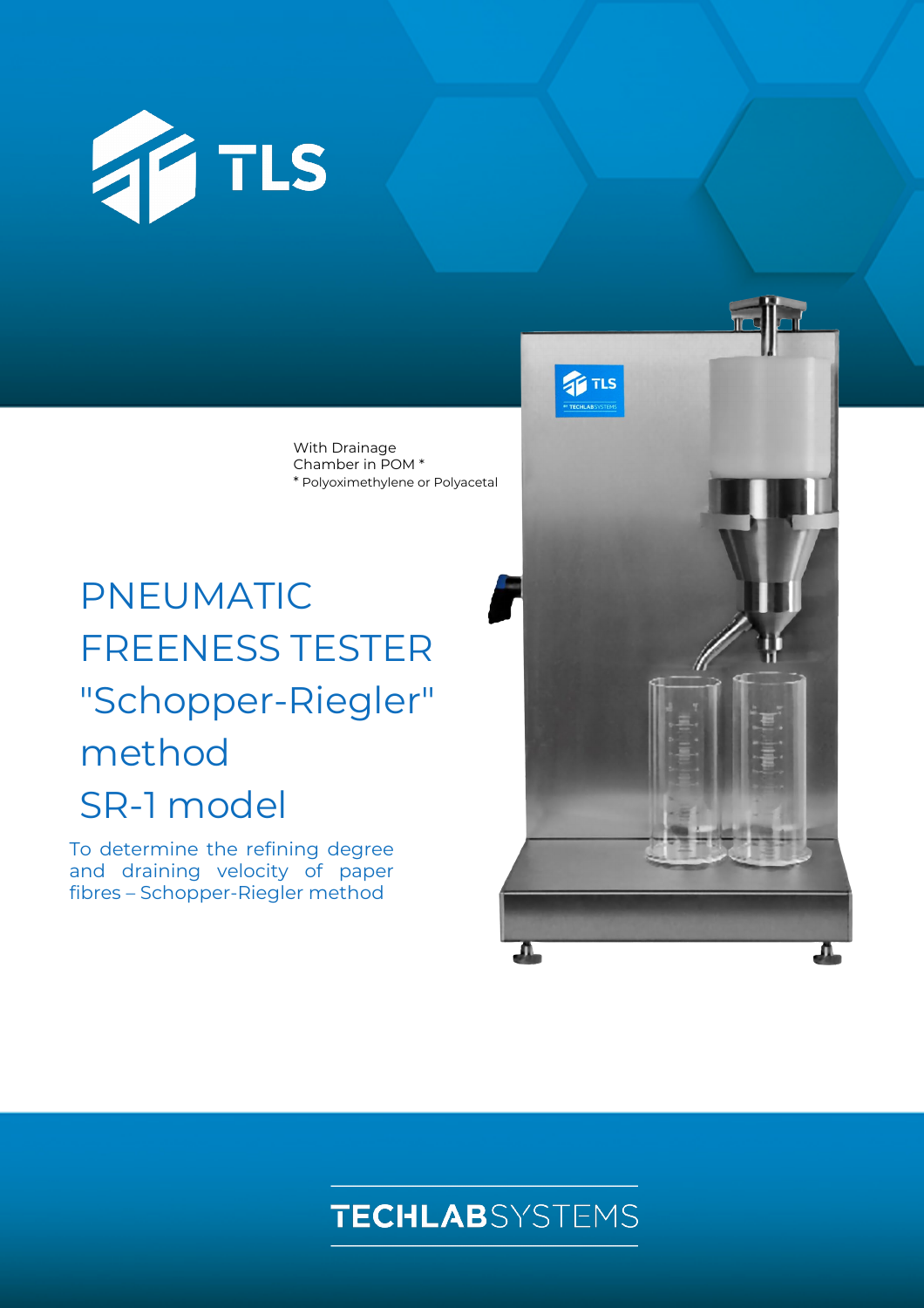

# **PNEUMATIC FREENESS TESTER SR-1 model**

#### **APPLICABLE STANDARDS**

**ISO 5267/1 - SCAN C 19/M3 - NF Q 50-003 - BS 6035/1…**

#### **GENERAL INFORMATION**

The Schopper-Riegler test quickly provides an idea of the degree of refining that is related to the drainage rate of a dilute pulp suspension.

Drainage speed has been shown to be related to surface conditions and fiber dilation, and is a useful indicator of the amount of mechanical treatment (refining) to which cellulose pulp is subjected.

This method is applicable to all types of pastes in aqueous suspension, except for those extremely short fiber pulps.

Measurement scale in SR degrees:

- A scale with **a discharge of 1000 ml**, corresponds to **0 º SR**
- **A 0 ml discharge** corresponds to **100 º SR.**
- Every **10 ml** of water poured through the lateral hole in the graduated glass represents **1 º SR.**

This version of the Freeness Tester is similar to that of the conventional model, but more comfortable to use, since the lowering and raising of the closing cone is carried out by means of a pneumatic actuator that is activated by means of a side button.

- **Easy to use**
- **Safety of use**
- **Robust design**
- **Robust equipment built in stainless steel**
- **With Drainage Chamber in POM material (Polyoximethylene or Polyacetal)**
- **Ease of cleaning**
- **Ease of operation**
- **Ergonomic**